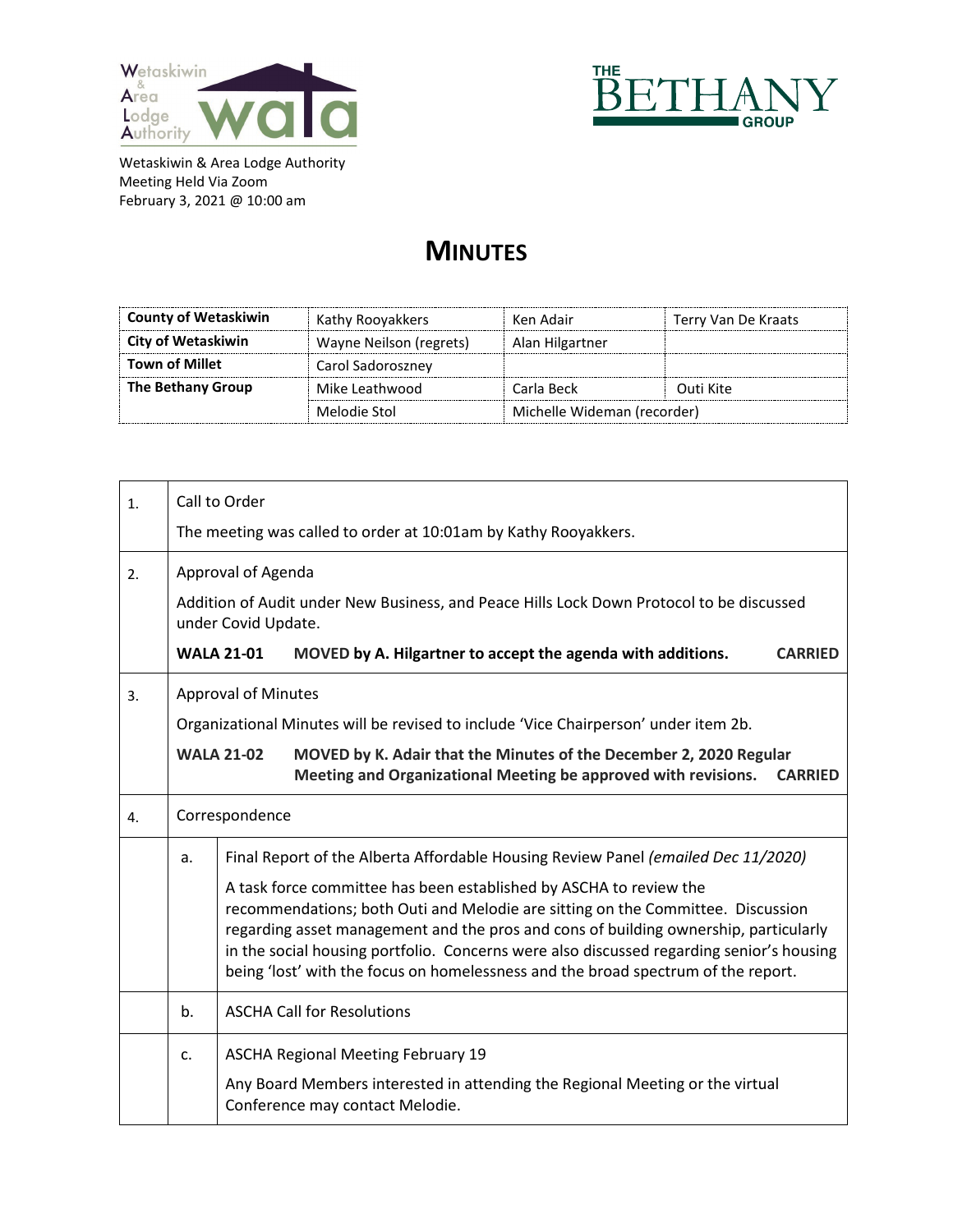



|    |    | <b>WALA 21-03</b>                                                                                                                                                                                                                                                                                                                                                                     |  | MOVED by C. Sadoroszney to accept the Correspondence as information.<br><b>CARRIED</b>                                                                                                                                                                                                                                                                        |  |
|----|----|---------------------------------------------------------------------------------------------------------------------------------------------------------------------------------------------------------------------------------------------------------------------------------------------------------------------------------------------------------------------------------------|--|---------------------------------------------------------------------------------------------------------------------------------------------------------------------------------------------------------------------------------------------------------------------------------------------------------------------------------------------------------------|--|
| 5. |    | <b>Occupancy Stats and Activities</b>                                                                                                                                                                                                                                                                                                                                                 |  |                                                                                                                                                                                                                                                                                                                                                               |  |
|    |    | For the period ended December 31, 2020 & Year End Summary                                                                                                                                                                                                                                                                                                                             |  |                                                                                                                                                                                                                                                                                                                                                               |  |
|    |    | Occupancy in Peace Hills Lodge remains stable, which is positive as most lodges are<br>experiencing high vacancies throughout the pandemic. Occupancy in West Pine Lodge<br>continues to be very concerning. The Health Centre in Winfield has provided notice as<br>of April 1st that they will no longer be operational. Carla Beck will reach out to AHS<br>regarding the closure. |  |                                                                                                                                                                                                                                                                                                                                                               |  |
|    | ٠  | The draft Community Survey will be circulated for review. Mail distribution will be<br>coordinated by the County in partnership with neighbouring municipalities - perhaps a<br>link in the newspaper with the option for a paper copy to be mailed by request.<br>Operational information will also be brought to the next Board meeting.                                            |  |                                                                                                                                                                                                                                                                                                                                                               |  |
|    |    | <b>WALA 21-04</b>                                                                                                                                                                                                                                                                                                                                                                     |  | MOVED by A. Hilgartner that Administration bring back information<br>regarding West Pine Lodge to the Board Meeting on March 31st.<br><b>CARRIED</b>                                                                                                                                                                                                          |  |
|    |    | <b>WALA 21-05</b>                                                                                                                                                                                                                                                                                                                                                                     |  | MOVED by K. Adair to accept the Occupancy Stats as information.<br><b>CARRIED</b>                                                                                                                                                                                                                                                                             |  |
| 6. |    | <b>New Business</b>                                                                                                                                                                                                                                                                                                                                                                   |  |                                                                                                                                                                                                                                                                                                                                                               |  |
|    | a. |                                                                                                                                                                                                                                                                                                                                                                                       |  | Signing Authorities to Operating, Investments and CRA Access                                                                                                                                                                                                                                                                                                  |  |
|    |    | <b>WALA 21-06</b>                                                                                                                                                                                                                                                                                                                                                                     |  | MOVED by C. Sadoroszney that the Signing Authority be approved as<br>follows:                                                                                                                                                                                                                                                                                 |  |
|    |    |                                                                                                                                                                                                                                                                                                                                                                                       |  | <b>Signing Authority for operating accounts to be Chief Executive</b><br>Officer, Director Corporate Services, Director Housing and Lodges,<br><b>Director Finance:</b>                                                                                                                                                                                       |  |
|    |    |                                                                                                                                                                                                                                                                                                                                                                                       |  | <b>Interim Chief Executive Officer - Carla Beck</b>                                                                                                                                                                                                                                                                                                           |  |
|    |    |                                                                                                                                                                                                                                                                                                                                                                                       |  | <b>Director Corporate Services - Judy Lowe</b><br>٠                                                                                                                                                                                                                                                                                                           |  |
|    |    |                                                                                                                                                                                                                                                                                                                                                                                       |  | Director of Housing and Lodges - Outi Kite                                                                                                                                                                                                                                                                                                                    |  |
|    |    |                                                                                                                                                                                                                                                                                                                                                                                       |  | <b>Director of Finance - Darryl Diletzoy</b>                                                                                                                                                                                                                                                                                                                  |  |
|    |    |                                                                                                                                                                                                                                                                                                                                                                                       |  | <b>Board Chairperson - Kathy Rooyakkers</b><br>٠<br><b>Board Vice Chairperson - Alan Hilgartner</b>                                                                                                                                                                                                                                                           |  |
|    |    |                                                                                                                                                                                                                                                                                                                                                                                       |  | Alberta Treasury Branch also requires that an Administrator be<br>named for operating accounts to process Electronic Funds transfers,<br>download bank statements, etc. - Primary position is to be Director,<br>Finance, with secondary position to be Director, Corporate Services.<br>These positions may delegate to other staff as approved by the Chief |  |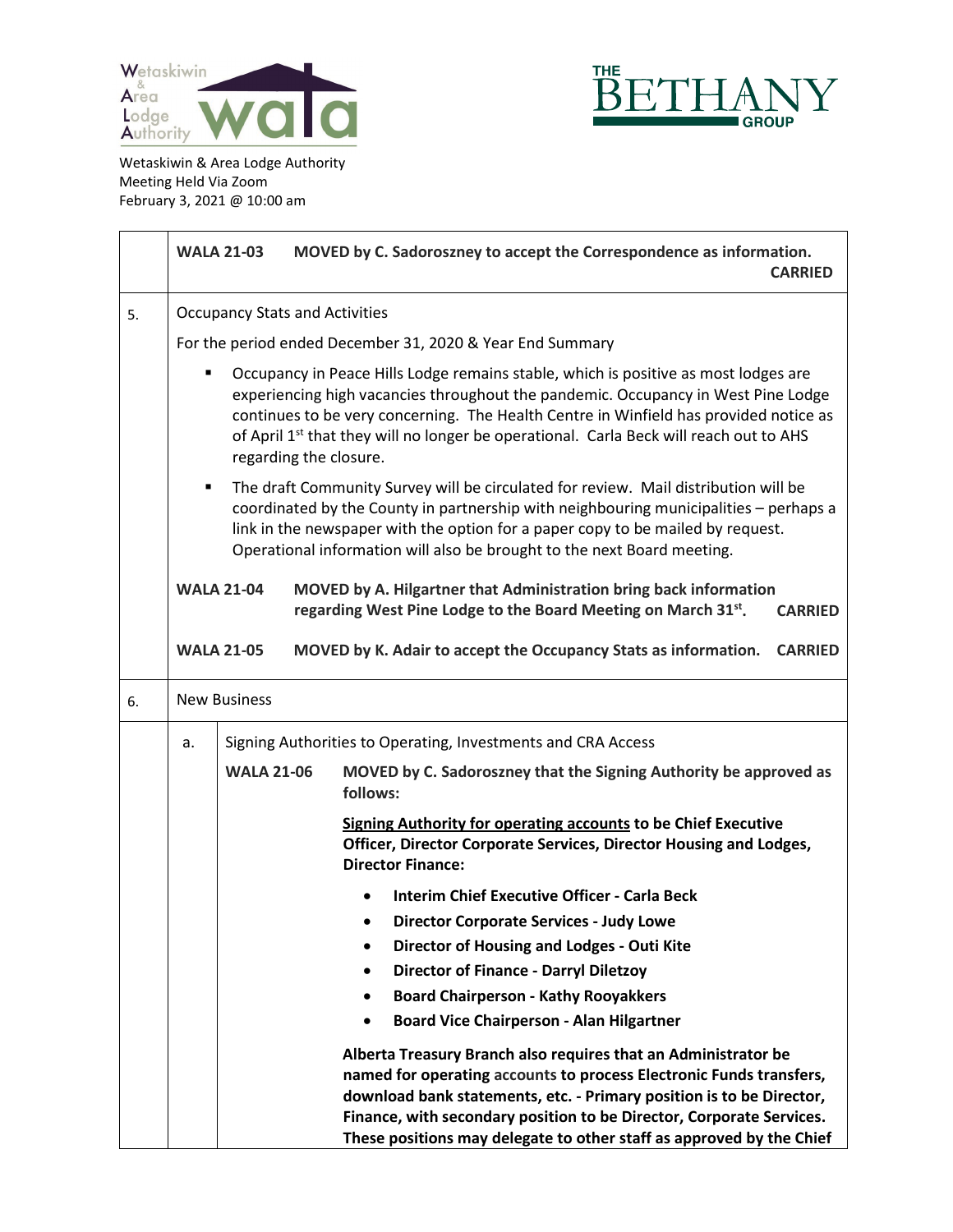



|    | <b>Executive Officer in writing:</b>                                                                                                                                                                                                                                                                                                                                                     |
|----|------------------------------------------------------------------------------------------------------------------------------------------------------------------------------------------------------------------------------------------------------------------------------------------------------------------------------------------------------------------------------------------|
|    | <b>Director Finance - Darryl Diletzoy</b>                                                                                                                                                                                                                                                                                                                                                |
|    | <b>Director Corporate Services - Judy Lowe</b>                                                                                                                                                                                                                                                                                                                                           |
|    | Canada Revenue Agency - CRA requires a "Super User" to be named.<br>Primary position is to be Director Finance. The Director may delegate<br>to other staff as approved by the Chief Executive Officer in writing:                                                                                                                                                                       |
|    | <b>Director Finance - Darryl Diletzoy</b>                                                                                                                                                                                                                                                                                                                                                |
|    | <b>Signing Authority for Investment Accounts to be Chief Executive</b><br>Officer, Board Chairperson, Board Vice Chairperson and 1 other<br>Board members as approved by the Board:                                                                                                                                                                                                      |
|    | <b>Interim Chief Executive Officer - Carla Beck</b>                                                                                                                                                                                                                                                                                                                                      |
|    | <b>Board Chairperson - Kathy Rooyakkers</b>                                                                                                                                                                                                                                                                                                                                              |
|    | <b>Board Vice Chairperson - Alan Hilgartner</b>                                                                                                                                                                                                                                                                                                                                          |
|    | <b>Board Member - Terry Van De Kratts</b>                                                                                                                                                                                                                                                                                                                                                |
|    | <b>CARRIED</b>                                                                                                                                                                                                                                                                                                                                                                           |
|    | <b>WALA 21-07</b><br>MOVED by K. Adair to appoint Terry Van De Kratts as the additional<br>Board Signing Authority for Investment Accounts, as indicated above.<br><b>CARRIED</b>                                                                                                                                                                                                        |
| b. | Delegation of Authority and Expenditure Limits Policy                                                                                                                                                                                                                                                                                                                                    |
|    | Policy was provided for information, with minor revisions to reflect organizational<br>changes.                                                                                                                                                                                                                                                                                          |
|    | <b>WALA 21-08</b><br>MOVED by A. Hilgartner to accept the Delegation of Authority and<br><b>Expenditure Limits Policy as information.</b><br><b>CARRIED</b>                                                                                                                                                                                                                              |
| c. | Covid 19 Update                                                                                                                                                                                                                                                                                                                                                                          |
|    | An update was provided on recent outbreaks and vaccine availability. Unfortunately,<br>Lodge residents and staff are not yet eligible for the vaccine.                                                                                                                                                                                                                                   |
|    | Clarity was provided on Peace Hills Lodge Lockdown Protocol - residents were allowed<br>to leave their rooms for individual activities such as exercise, but those outings were<br>scheduled by the staff to ensure proper distancing and health protocols were followed.<br>Meals were delivered to rooms, and each resident was allowed one essential visitor for<br>scheduled visits. |
|    | <b>WALA 21-09</b><br>MOVED by T. Van De Kraats to accept the Covid Update as<br>information.<br><b>CARRIED</b>                                                                                                                                                                                                                                                                           |